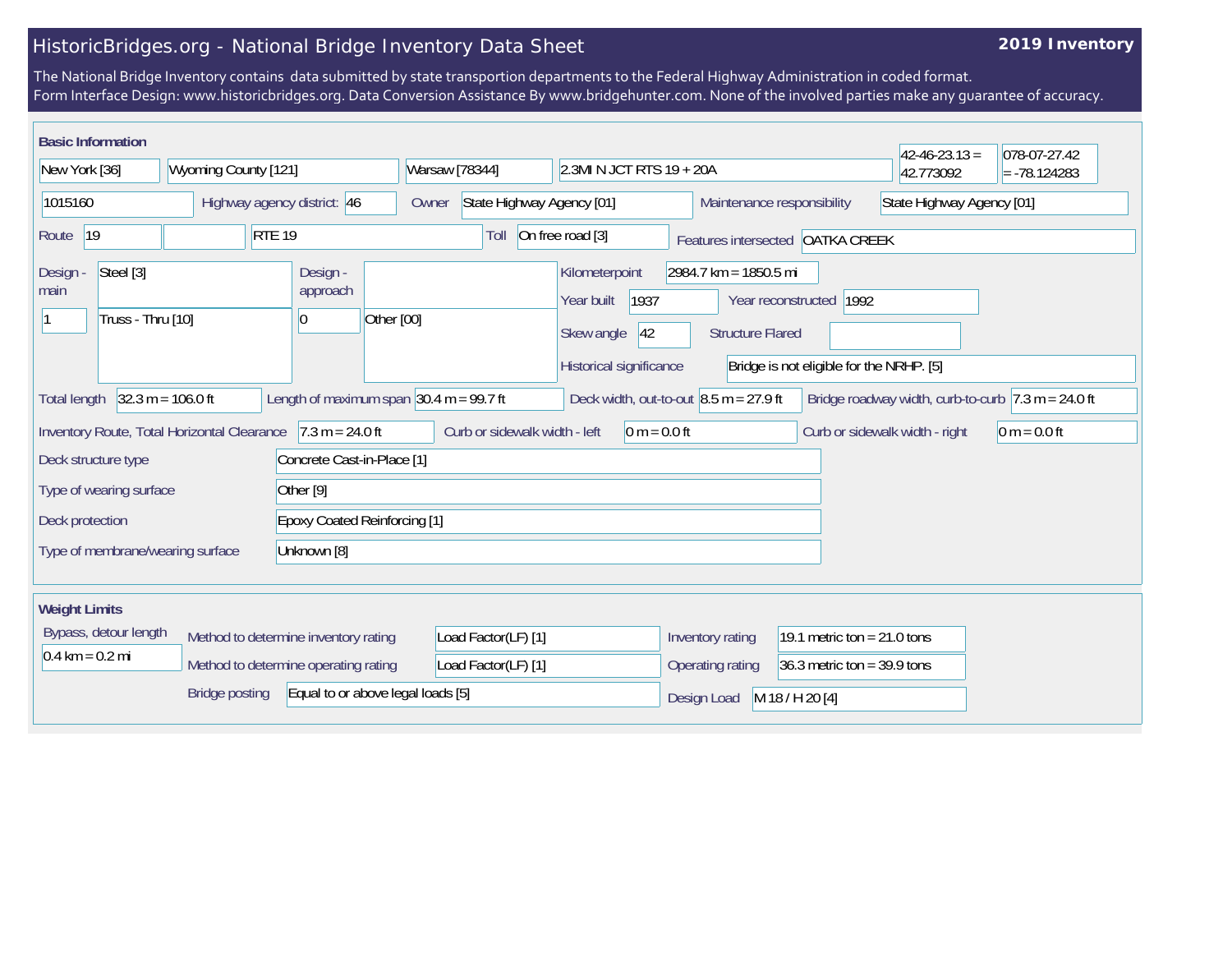| <b>Functional Details</b>                                                                                                             |                                          |                                                |                                                       |                      |  |  |  |
|---------------------------------------------------------------------------------------------------------------------------------------|------------------------------------------|------------------------------------------------|-------------------------------------------------------|----------------------|--|--|--|
| 2670<br>Average daily truck traffi 6<br>Average Daily Traffic                                                                         | Year 2016<br>%                           | Future average daily traffic                   | 2038<br>2696<br>Year                                  |                      |  |  |  |
| Minor Arterial (Rural) [06]<br>Road classification                                                                                    | Lanes on structure 2                     |                                                | Approach roadway width<br>$7.6 m = 24.9 ft$           |                      |  |  |  |
| Type of service on bridge Highway [1]                                                                                                 | Direction of traffic 2 - way traffic [2] |                                                | Bridge median                                         |                      |  |  |  |
| Parallel structure designation<br>No parallel structure exists. [N]                                                                   |                                          |                                                |                                                       |                      |  |  |  |
| Waterway [5]<br>Type of service under bridge                                                                                          | Lanes under structure<br>$\vert 0 \vert$ | Navigation control                             |                                                       |                      |  |  |  |
| $0 = N/A$<br>Navigation vertical clearanc                                                                                             |                                          | Navigation horizontal clearance $ 0 = N/A $    |                                                       |                      |  |  |  |
| Minimum navigation vertical clearance, vertical lift bridge                                                                           |                                          | Minimum vertical clearance over bridge roadway |                                                       | $99.99 m = 328.1 ft$ |  |  |  |
| Minimum lateral underclearance reference feature Feature not a highway or railroad [N]                                                |                                          |                                                |                                                       |                      |  |  |  |
| Minimum lateral underclearance on left $0 = N/A$<br>Minimum lateral underclearance on right $0 = N/A$                                 |                                          |                                                |                                                       |                      |  |  |  |
| Minimum vertical underclearance reference feature Feature not a highway or railroad [N]<br>Minimum Vertical Underclearance $ 0 = N/A$ |                                          |                                                |                                                       |                      |  |  |  |
| Appraisal ratings - underclearances N/A [N]                                                                                           |                                          |                                                |                                                       |                      |  |  |  |
|                                                                                                                                       |                                          |                                                |                                                       |                      |  |  |  |
| <b>Repair and Replacement Plans</b>                                                                                                   |                                          |                                                |                                                       |                      |  |  |  |
| Work to be done by contract [1]<br>Type of work to be performed<br>Work done by                                                       |                                          |                                                |                                                       |                      |  |  |  |
| Widening of existing bridge with deck rehabilitation<br>or replacement. [34]                                                          | Bridge improvement cost<br>2985000       | Roadway improvement cost                       | 1748000                                               |                      |  |  |  |
|                                                                                                                                       | Length of structure improvement          | $32.3 m = 106.0 ft$                            | Total project cost<br>4734000                         |                      |  |  |  |
|                                                                                                                                       | Year of improvement cost estimate        | 2018                                           |                                                       |                      |  |  |  |
|                                                                                                                                       | Border bridge - state                    |                                                | Border bridge - percent responsibility of other state |                      |  |  |  |
|                                                                                                                                       | Border bridge - structure number         |                                                |                                                       |                      |  |  |  |